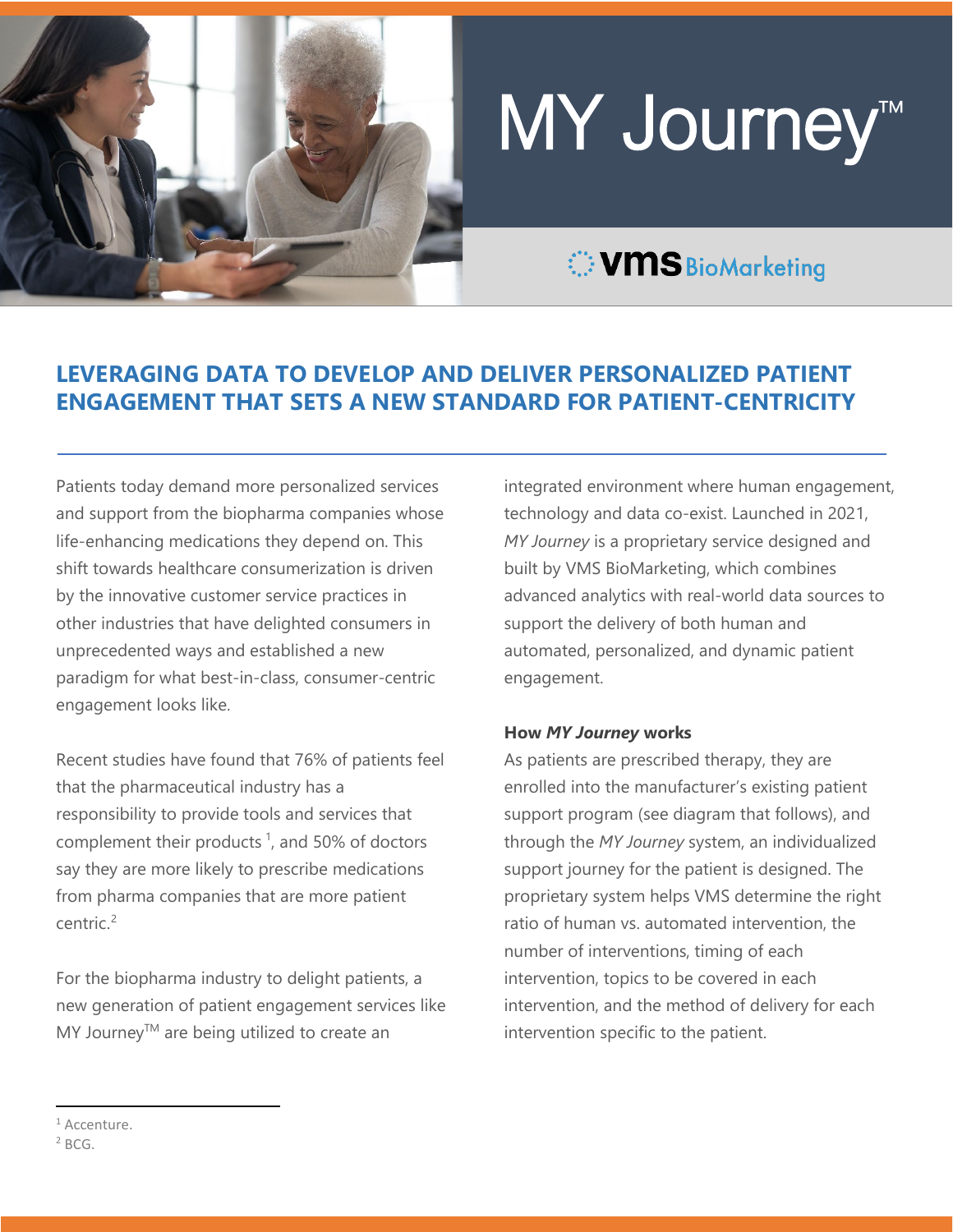## MY Journey™ from VMS BioMarketing

This level of personalization is informed by an intelligent algorithm powering the *MY Journey* application, which combines data about the disease state, product type, patient population, HCP population, with patient-specific information including preference, learning style and adherence risk score. The risk score is calculated using

advanced predictive analytics, that pulls in the patient's demographics, psychographics, medical history, and social determinants of health and runs it through a mathematical model to forecast a patient's likelihood to become non-adherent to therapy.



However, knowing that a patient's time on therapy is never static, and that adherence risk, needs, and behaviors change throughout, *MY Journey* also leverages real-time patient data from a multitude of sources to make the support provided dynamic on an ongoing basis. These data sources include patient feedback and progress, patient sentiment analysis, information coming from other patient support providers, and patient-generated health data from wearables and mobile applications. This information provides visibility into

changes that are happening, allowing *MY Journey* to adapt the patient's support program and even trigger just-in-time adaptive interventions where it makes sense.

The amount of data obtained from channels and sources is greater than ever before, and *MY Journey* allows biopharma companies to make this data actionable by leveraging the information to develop and deliver personalized patient support programs that set a new standard for patientcentric engagement.